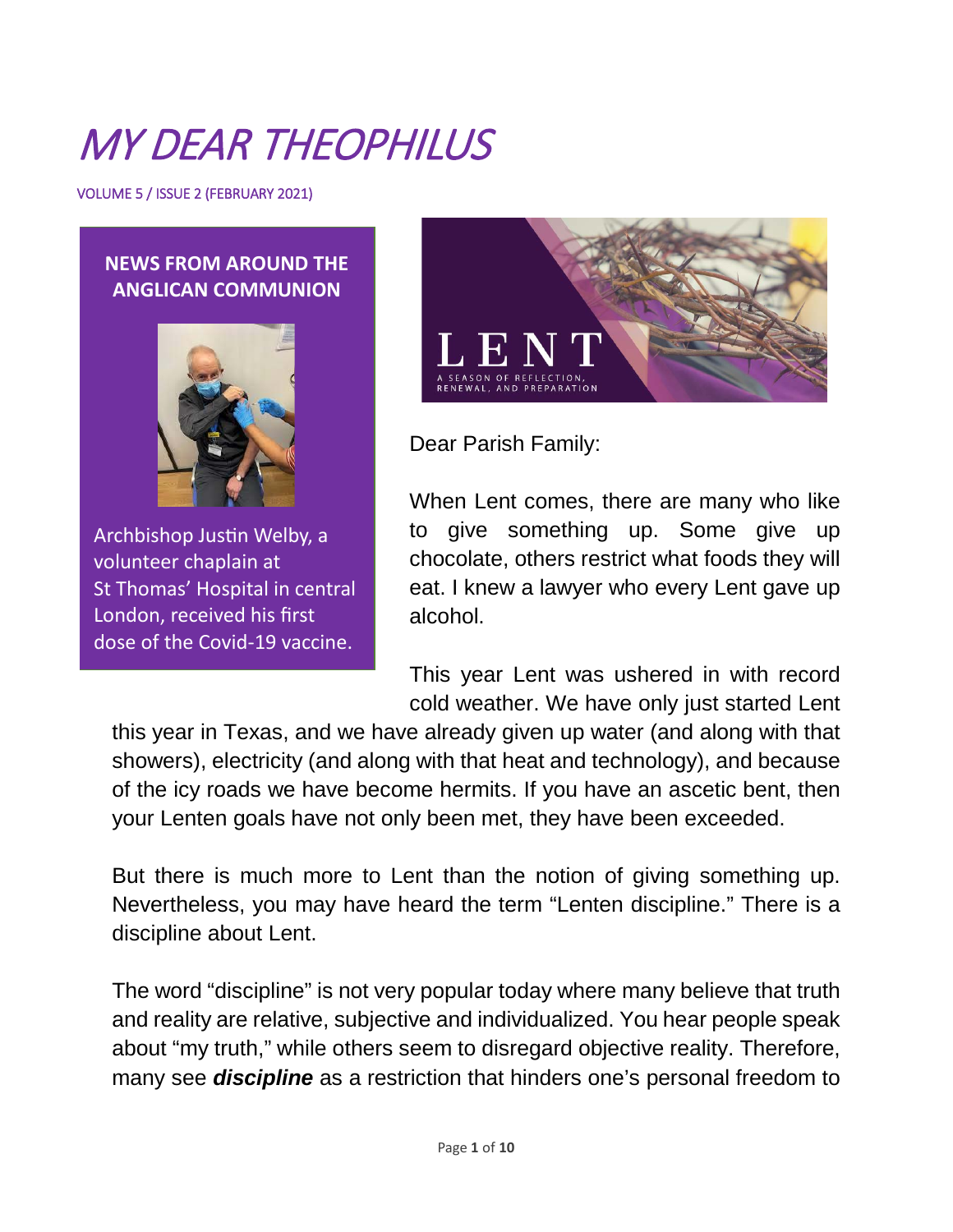be who one wants to be. However, nothing could be farther from the Truth and the ultimate Reality.

The root of the word "discipline" is "disciple." What is a disciple? The word "disciple" comes from the Latin word *discipulus* meaning "student." You are a disciple of Jesus. You are Jesus' student. As a student of Jesus you have a discipline, that is, to learn. As you listen to His word and engage in prayer, you get to know Jesus more and more. When you get to know Jesus more and more, then you learn who Jesus is and what Jesus did, not only for you but for everyone, even for those who do not acknowledge Him.

Lent then is a time to draw closer to Jesus who is *the Way*, *the Truth* and *the Life*, who leads to the Father in and through the Holy Spirit. Lent is a time when Jesus increases and you decrease. Lent is a time to immerse yourself in God who is Truth and the ultimate Reality – in whom we live, move and have our being.

As a part of your Lent discipline, I invite you to pray either Morning Prayer, Noonday Prayer, Evening Prayer or Compline from your Book of Common Prayer. I would also invite you to pray Psalm 51 as a daily discipline. The Church begins Lent by praying Psalm 51 on Ash Wednesday. Focus on what it says. Something may stand out one day, and something else on another day. Listen to what God is saying to you. Here is Psalm 51:

- 1 Have mercy on me, O God, according to your loving-kindness; \* in your great compassion blot out my offenses.
- 2 Wash me through and through from my wickedness \* and cleanse me from my sin.
- 3 For I know my transgressions, \* and my sin is ever before me.
- 4 Against you only have I sinned \* and done what is evil in your sight.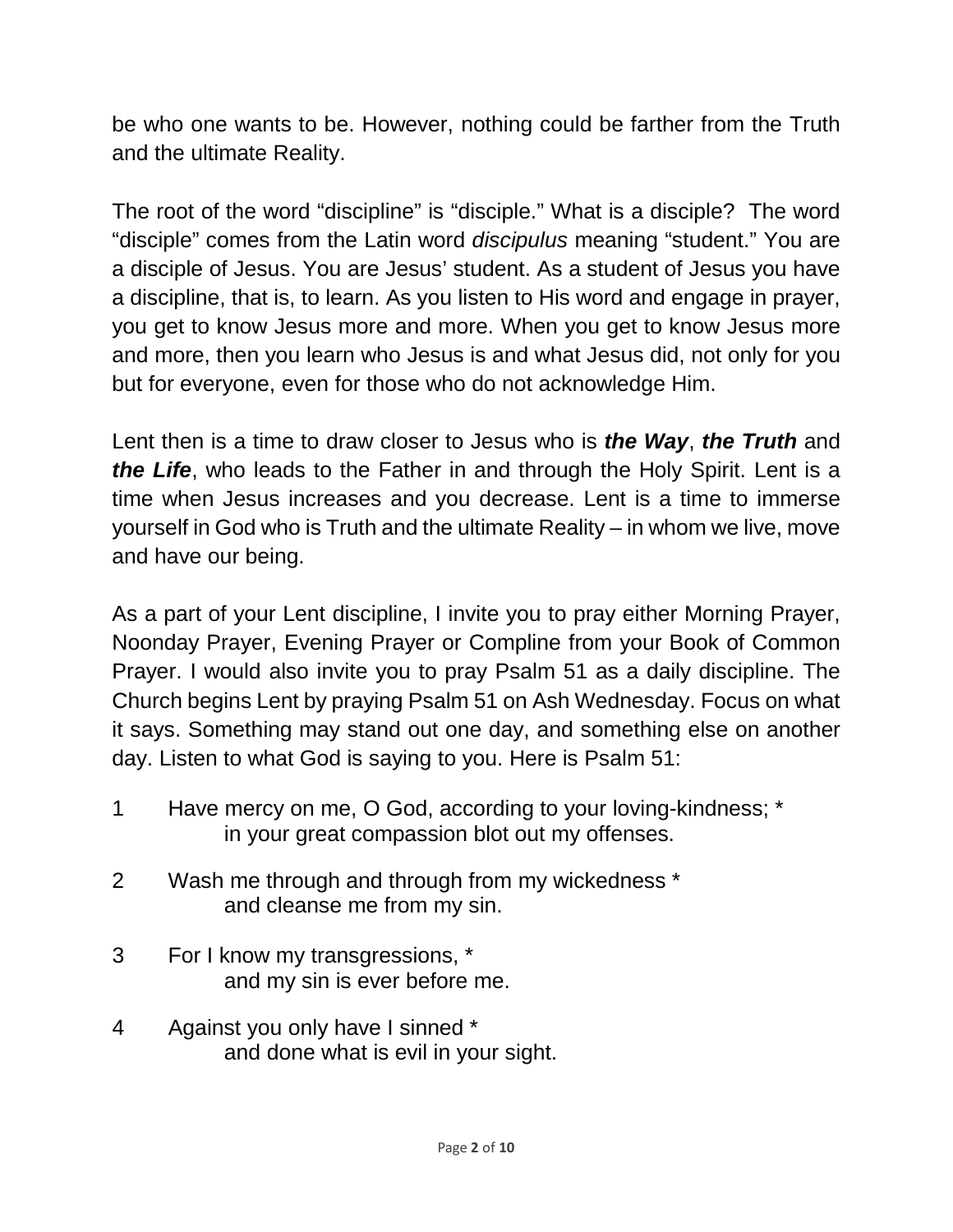- 5 And so you are justified when you speak \* and upright in your judgment
- 6 Indeed, I have been wicked from my birth, \* a sinner from my mother's womb.
- 7 For behold, you look for truth deep within me, \* and will make me understand wisdom secretly.
- 8 Purge me from my sin, and I shall be pure; \* wash me, and I shall be clean indeed.
- 9 Make me hear of joy and gladness, \* that the body you have broken may rejoice.
- 10 Hide your face from my sins \* and blot out all my iniquities.
- 11 Create in me a clean heart, O God, \* and renew a right spirit within me.
- 12 Cast me not away from your presence \* and take not your holy Spirit from me.
- 13 Give me the joy of your saving help again \* and sustain me with your bountiful Spirit.
- 14 I shall teach your ways to the wicked, \* and sinners shall return to you.
- 15 Deliver me from death, O God, \* and my tongue shall sing of your righteousness, O God of my salvation.
- 16 Open my lips, O Lord, \* and my mouth shall proclaim your praise.
- 17 Had you desired it, I would have offered sacrifice; \* but you take no delight in burnt-offerings.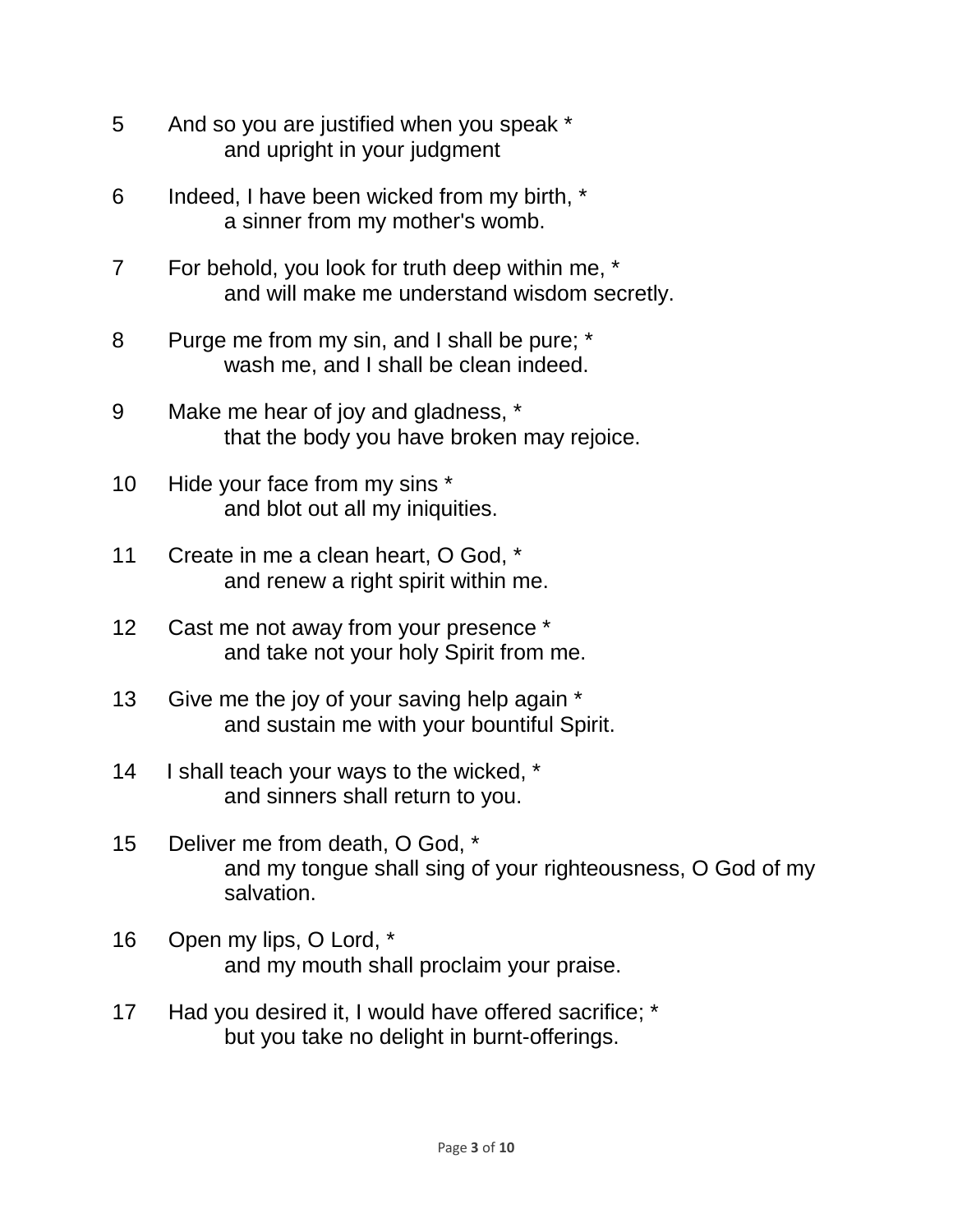18 The sacrifice of God is a troubled spirit; \* a broken and contrite heart, O God, you will not despise.

So "I invite you, therefore, in the name of the Church, to the observance of a holy Lent, by self-examination and repentance; by prayer, fasting, and selfdenial; and by reading and meditating on God's holy Word." BCP, Ash Wednesday Liturgy.

Your servant in Christ,

 $Q$  $\tilde{h}$  $\mathcal{M}$  $\mathcal{M}$  $\mathcal{M}$  $\mathcal{M}$  $\mathcal{M}$ 

The Rev. Chester J. Makowski, Rector

## *WE ARE GOING BACK TO ONE 10:30 AM SERVICE ON THE FIRST SUNDAY IN LENT*



*WINTER STORM DAMAGE REPORT FROM ST. LUKE'S*

The Oasis had a broken water pipe inside the building. The plumber was called and it is being repaired. Please keep our friends at the Methodist Church and at First Baptist who experienced extensive damage.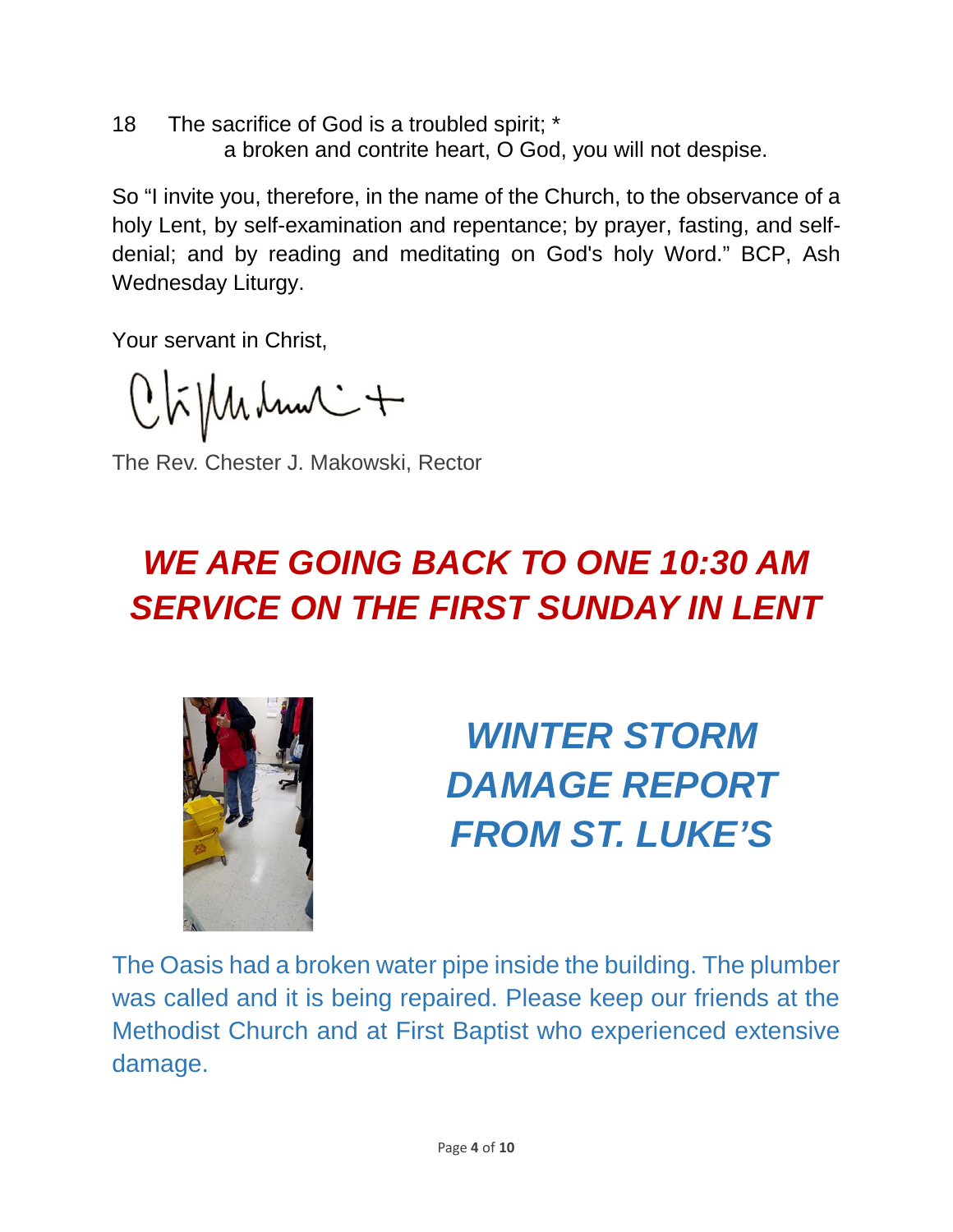

Christ tells us: "For where your treasure is, there your heart will be also." Mt. 6:21. Please remember the Parish for your annual pledge. This Parish is tremendously generous, but 2020 saw a marked downturn in giving since we were not meeting to worship together and were live-streaming our worship services.

| In appreciation for God's blessings I/we pledge the following: |                                                                                                                                                                                                                                                |  |                                                                |  |  |
|----------------------------------------------------------------|------------------------------------------------------------------------------------------------------------------------------------------------------------------------------------------------------------------------------------------------|--|----------------------------------------------------------------|--|--|
|                                                                |                                                                                                                                                                                                                                                |  | \$ ________ per week \$ _______ per month \$ ________ per year |  |  |
|                                                                |                                                                                                                                                                                                                                                |  | Name(s): $\qquad \qquad$                                       |  |  |
|                                                                |                                                                                                                                                                                                                                                |  | Name(s): $\qquad \qquad$                                       |  |  |
|                                                                |                                                                                                                                                                                                                                                |  |                                                                |  |  |
|                                                                |                                                                                                                                                                                                                                                |  |                                                                |  |  |
|                                                                |                                                                                                                                                                                                                                                |  |                                                                |  |  |
|                                                                |                                                                                                                                                                                                                                                |  |                                                                |  |  |
|                                                                |                                                                                                                                                                                                                                                |  |                                                                |  |  |
|                                                                |                                                                                                                                                                                                                                                |  |                                                                |  |  |
| The Episcopal Church<br>其                                      | Please make all checks payable to St. Luke's Episcopal Church.<br>Please return by placing in the collection plate by January 17, 2021<br>Amazing things can happen when you offer your talents,<br>skills, experience, and financial support! |  |                                                                |  |  |

2021 St. Luke's Enisconal Church Pledge Card

Page **5** of **10**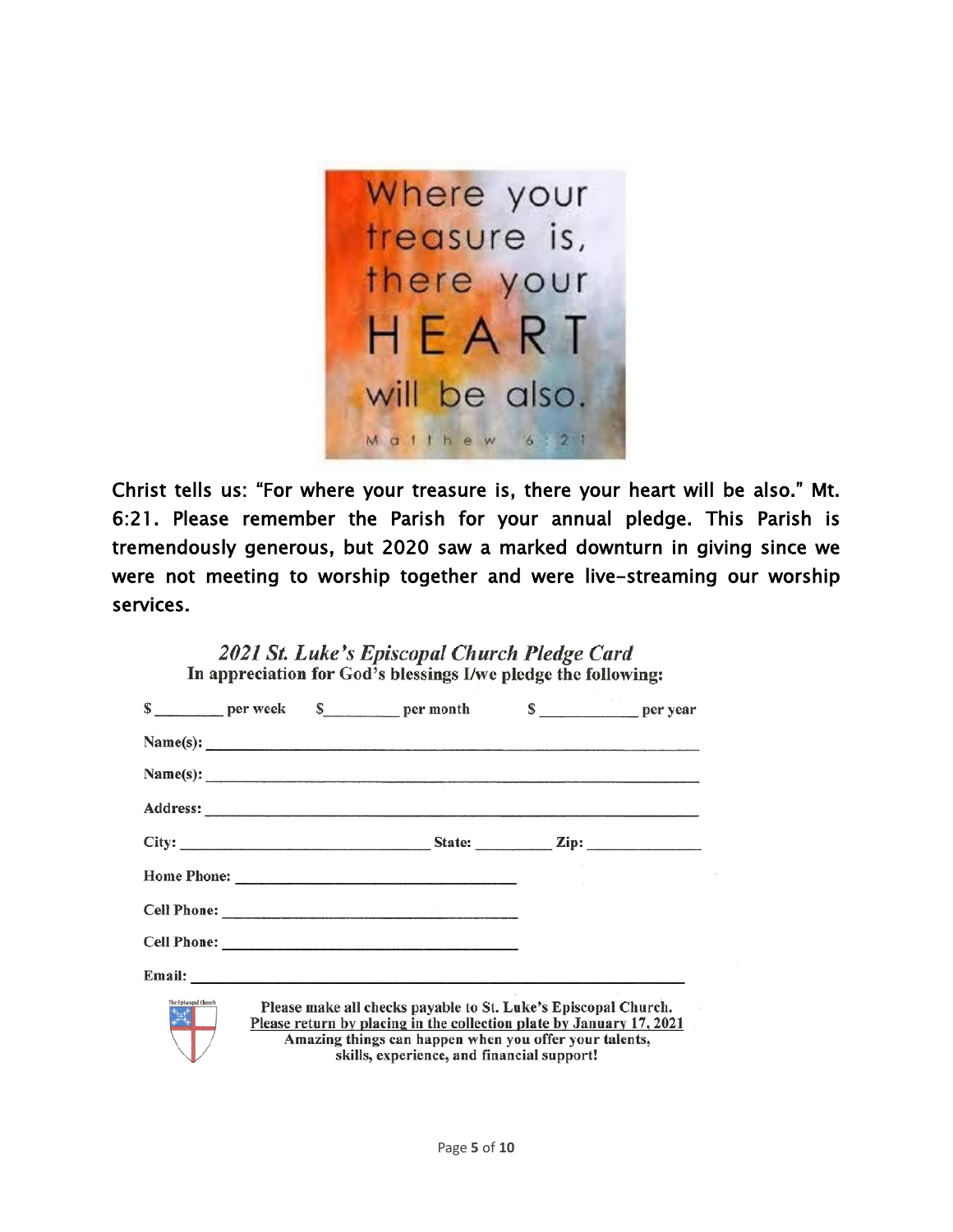

FEATURED HOLY PERSON OF THE MONTH **MATTHIAS** FEBRUARY 24 By Franciscan Media's Saint of the Day

According to Acts 1:15-26, during the days after the Ascension Peter stood up in the midst of the brothers—about 120 of Jesus' followers. Now that Judas had betrayed his ministry, it was necessary, Peter said, to fulfill the scriptural recommendation that another should take his office. "Therefore, it is necessary that one of the men who accompanied us the whole time the Lord Jesus came and went among us, beginning from the baptism of John until the day on which he was taken up from us, become with us a witness to his resurrection" (Acts 1:21-22).

They nominated two men: Joseph Barsabbas and Matthias. They prayed and drew lots. The choice fell upon Matthias, who was added to the Eleven. Matthias is not mentioned by name anywhere else in the New Testament.

Reflection: What was the holiness of Matthias? Obviously, he was suited for apostleship by the experience of being with Jesus from his baptism to his ascension. He must also have been suited personally, or he would not have been nominated for so great a responsibility. Must we not remind ourselves that the fundamental holiness of Matthias was his receiving gladly the relationship with the Father offered him by Jesus and completed by the Holy Spirit? If the apostles are the foundations of our faith by their witness, they must also be reminders, if only implicitly, that holiness is entirely a matter of God's giving, and it is offered to all, in the everyday circumstances of life. We receive, and even for this God supplies the power of freedom.

Let us pray: Almighty God, who in the place of Judas chose your faithful servant Matthias to be numbered among the Twelve: Grant that your Church, being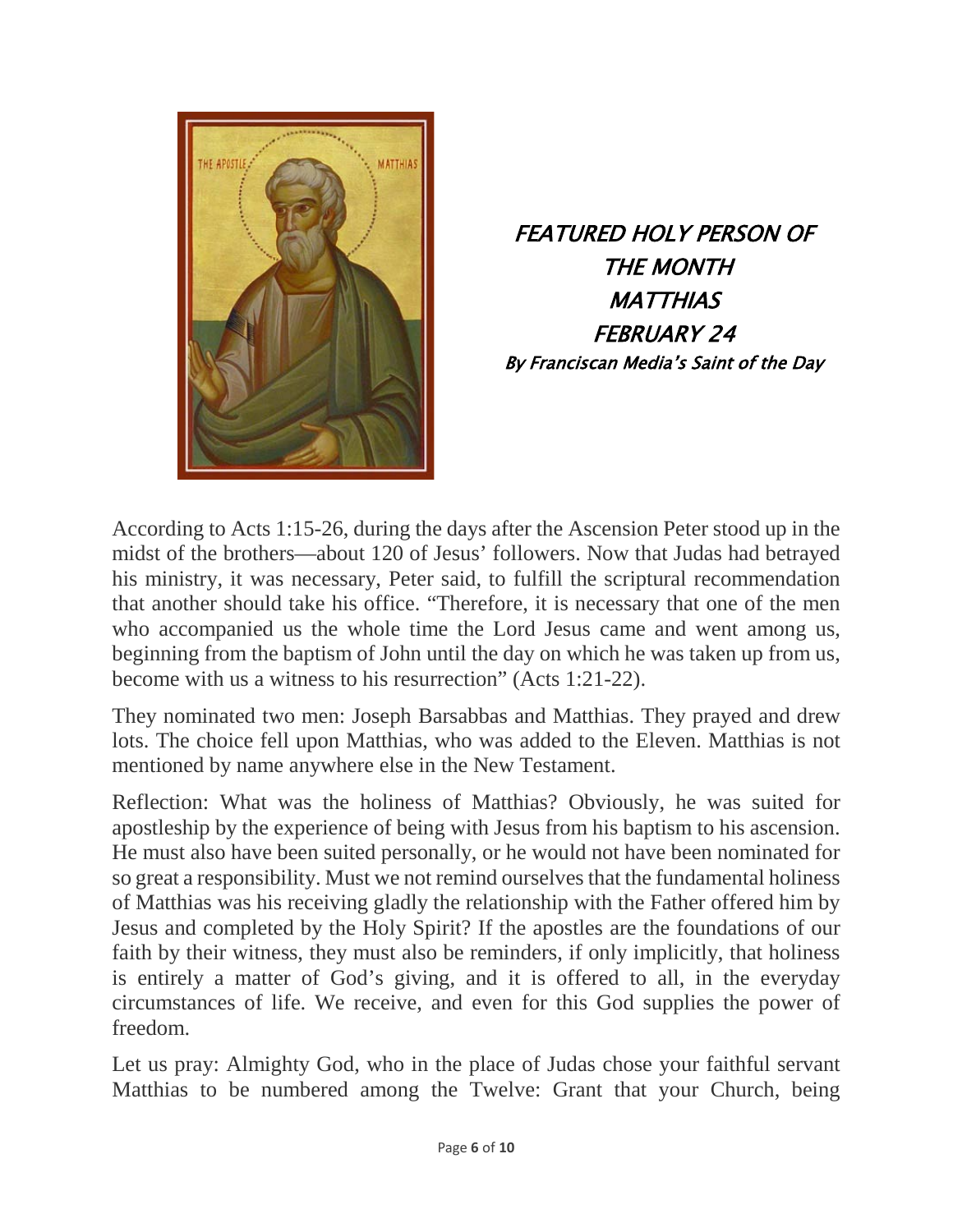delivered from false apostles, may always be guided and governed by faithful and true pastors; through Jesus Christ our Lord, who lives and reigns with you, in the unity of the Holy Spirit, one God, now and for ever. Amen.

## RESPONDING TO WINTER STORMS



Episcopal Relief & Development is in close contact with Episcopal dioceses in Texas, Oklahoma, New Mexico and Louisiana as they assess needs created by winter storms that are producing widespread power outages across the south.

Winter storms and ongoing freezing temperatures knocked out power in much of Texas on February 14. Over 3 million homes lacked electricity as of Wednesday morning. Without power and heat, many water pipes and water mains froze and burst, leaving people without water and causing damage to their homes. The storms have also interrupted the food supply chain, compounding the challenges for people who lost food due to lack of refrigeration. Food banks have been similarly affected, making it difficult for them to serve vulnerable communities that rely on their services. People without homes have been especially impacted as sleeping outdoors is extremely dangerous in these conditions but shelter space is already limited due to COVID-19 precautions.

The organization's US Disaster Program team has been in communication with staff at the Episcopal dioceses of Dallas, East Carolina, Fort Worth, Oklahoma, Northwest Texas, Rio Grande, Texas, Western Louisiana and West Texas, many of whom have been personally affected by the water and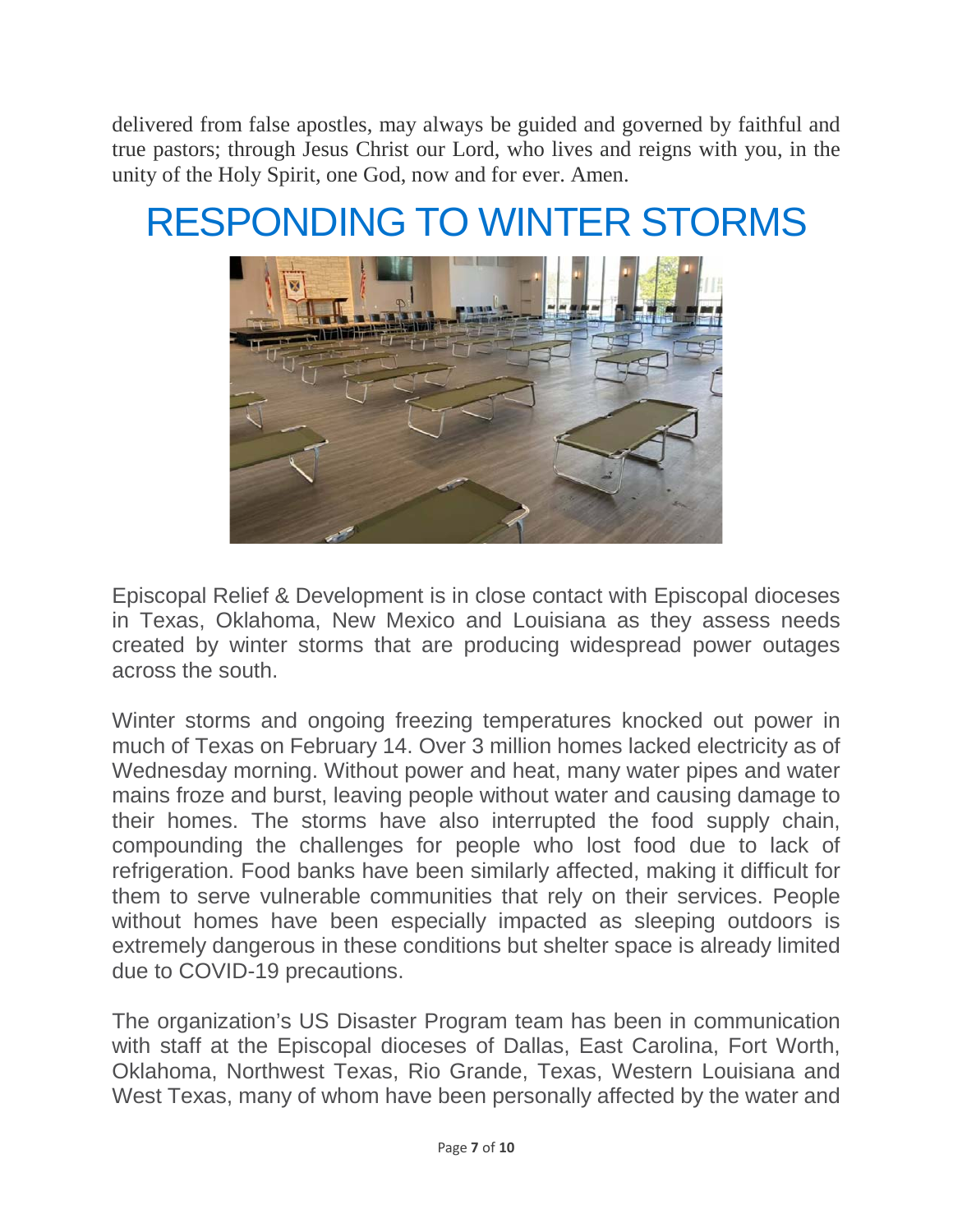power outages all week. Partners are in the process of assessing the needs of vulnerable communities such as those without housing.

The Episcopal Diocese of Texas, with Episcopal Relief & Development's support, is supplying emergency shelter, warming centers, food, generators and gasoline to under-resourced communities in the greater Houston, Waco and Austin areas. The diocese is leveraging its long-term Hurricane Harvey recovery team, which was already responding to COVID-19, to meet these immediate needs and will continue to assess how it can provide support as the crisis evolves.

"Our partners in southern states are experienced in responding to hurricanes and are adapting emergency response plans in light of the cold weather and power crisis," said Katie Mears, Senior Director, US Disaster, Episcopal Relief & Development. "As temperatures begin to rise, we expect to see more reports of water damage, and we stand ready to support our partners as they respond."

Please [pray](https://www.episcopalrelief.org/church-in-action/worship-resources/let-us-pray/) for all those impacted by the winter storms and freezing temperatures. Donations to the [US Disaster Response Fund](https://support.episcopalrelief.org/disasters?ID=210200DPADS0100&utm_medium=web&utm_campaign=fy21coldresponse&utm_source=210200DPADS0100) will enable Episcopal Relief & Development to continue to respond to this crisis and other disasters, whether natural or human-made.

*For 80 years, Episcopal Relief & Development has been working together*  with supporters and partners for lasting change around the world. Each year *the organization facilitates healthier, more fulfilling lives for more than 3 million people struggling with hunger, poverty, disaster and disease. Inspired by Jesus' words in Matthew 25, Episcopal Relief & Development leverages the expertise and resources of Anglican and other partners to deliver measurable and sustainable change in three signature program areas: Women, Children and Climate.*

*Photo Courtesy of St. Alban's Episcopal Church, Waco, TX*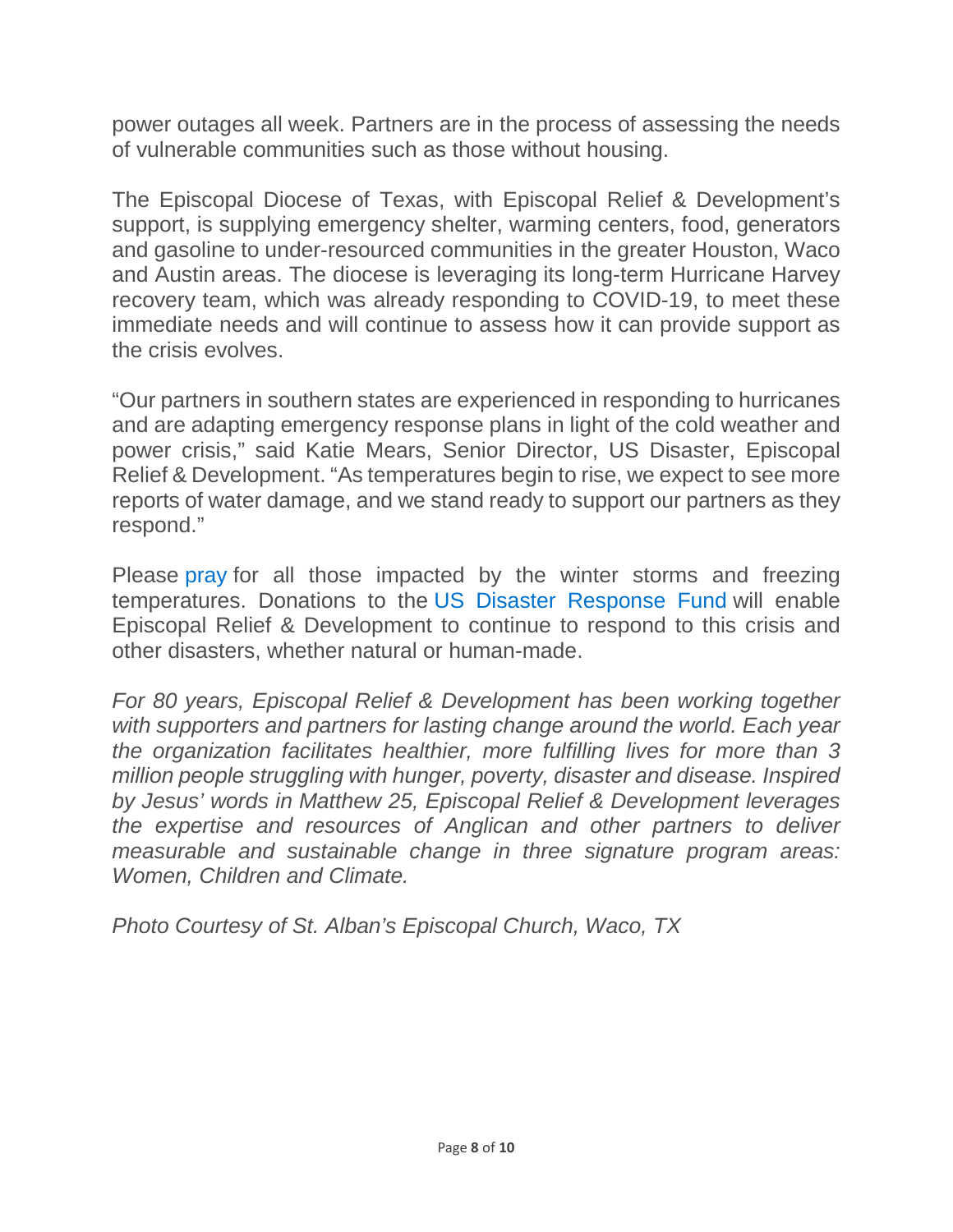

## *HOSPITAL VISITS*

Given COVID-19, visitations are restricted by hospitals. Nevertheless, if you know of anyone who needs a home visit because they cannot get to Church, please call the Parish Office, or let Fr. Makowski know. We will see if the hospital will allow Fr. Makowski to call on them. If you have a pastoral emergency, please call Fr. Makowski at 713.299.7675.

### *THERE IS POWER IN PRAYER*

Praying is something that we all can do, young and old, rich and poor, tall and short. Please pray for everyone in our Parish, those who have asked you to pray for them and especially those who have no one to pray for them.



# *PLEASE BRING PORK & BEANS FOR MANNAFEST*